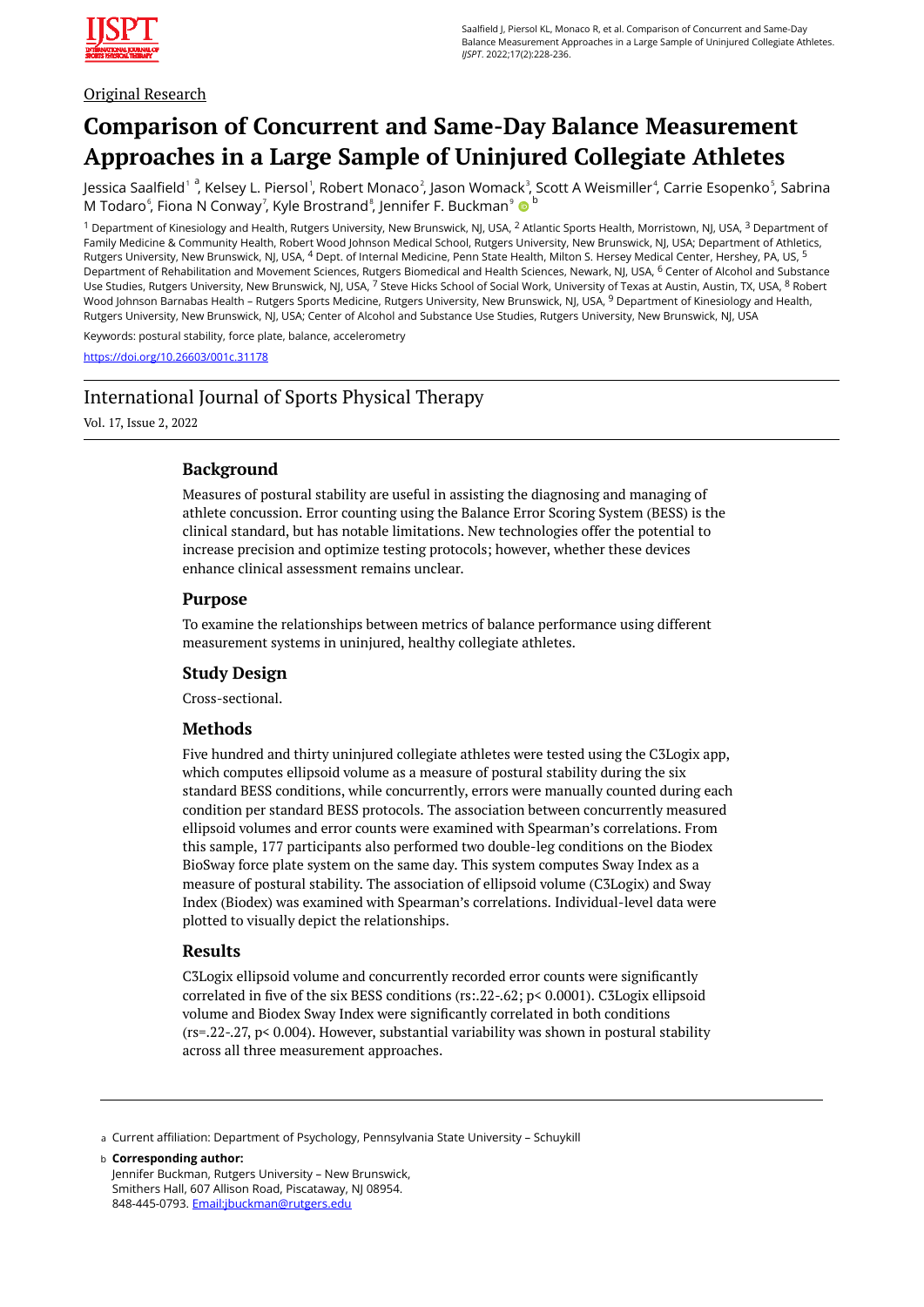#### **Conclusion**

Modest correlation coefficients between simultaneous and same-day balance assessments in uninjured collegiate athletes suggest a need to further optimize clinical protocols for concussion diagnosis.

#### **Level of Evidence**

#### 2b

## INTRODUCTION

Healthcare providers routinely assess postural stability as part of the diagnosis and management of sport-related concussion.1,2 Numerous research tools and protocols have been developed to quantify alterations in postural stability and parse the nature of disruptions in the postural control system; $3$  however, it remains unclear whether objective measurement systems provide a more comprehensive clinical picture than rater-assessed tests. A critical first step in determining this is to understand the relationship between different measurement systems in a large, healthy sample. The current study assesses three measures of postural stability that were collected on the same day in a large sample of uninjured NCAA Division I collegiate athletes.

The Balance Error Scoring System (BESS) is one of the most used concussion diagnosis assessments due to its ease of administration, portability, and low cost. The BESS uses a series of closed-eye stances on firm and foam testing surfaces to characterize postural stability under conditions of varying difficulty. <sup>4</sup> Despite its popularity in athletics for concussion diagnosis and return-to-play judgements, the BESS has notable limitations. The BESS can detect changes in gross postural stability post-injury 5–7 but may have limited utility beyond three days post-injury<sup>8,9</sup> due to its reliance on subjective ratings and suboptimal interrater reliability.<sup>8,10,11</sup> Large changes in BESS scores may be necessary to overcome rater variability and provide meaningful detection of postural stability alterations.<sup>10</sup> Additional concerns are its limited sensitivity in detecting postural stability deficits post-injury when compared to an individualized pre-injury baseline measurement<sup>12–14</sup> or to matched uninjured controls<sup>12,15–17</sup> along with substantial floor and ceiling effects in uninjured samples.18–20

In research settings, force plates are preferred for assessing postural stability due to their precision, robust quantification, and ability to assess a variety of stances and balance protocols. Force plate technologies include, but are not limited to, the BioSway (Biodex Medical Systems, Inc., Shirley, NY), the NeuroCom Balance Master (Cephalon, Norresundby, Denmark), and Bertec (Bertec, Columbus, OH), and have been used to evaluate changes in postural stability following concussion. $21-24$  Despite providing greater precision and a variety of derived stability measures, force plates are more expensive and less portable than the BESS and therefore may have limited accessibility and feasibility for clinical or sideline assessments. Moreover, a recent study of a large NCAA Division I athlete sample revealed sizable heterogeneity of individual balance performance measured using a force plate system. $25$  This raises questions of whether the precision of such postural stability measures is necessary for monitoring an athlete's diagnosis of, and recovery

from concussion.

The past decade has seen the development of numerous mobile-based instrumented measurements of postural stability.<sup>26</sup> Mobile applications (i.e., apps), such as C3Logix (NeuroLogix Technologies, Inc., Cleveland, OH), use inertial sensors such as accelerometers and gyroscopes to capture accelerations of the total body center of mass across multiple planes of motion. $27$  These apps, when integrated with existing balance protocols, such as the BESS, hold promise for the diagnosis and management of athlete concussion because they combine the ease of administration of the traditional BESS with the option to augment raterassessed errors with objective measures using a portable device. Although these apps are touted as being more affordable and portable than force plates, findings regarding reliability and validity are mixed.<sup>4,19,26,28-31</sup> Inertial sensors have been shown to augment subjective balance measures, such as error counts using the BESS.<sup>19</sup> Instrumenting the BESS, or its modified version, with an inertial sensor improved psychometric value<sup>32</sup> and sensitivity to detect differences between concussed and non-concussed individuals14,15,17,33 compared to error counts alone. However, no large studies of balance performance using mobile inertial sensor measurement systems in collegiate athletes exists.

The purpose of this study was to examine the relationships between metrics of balance performance using different measurement systems in uninjured, healthy collegiate athletes. It was hypothesized that there would be significant positive, within-person correlations between ellipsoid volumes, as measured with inertial sensors, and error counts on the BESS when these measurements were collected concurrently. It was further hypothesized significant positive, within-person correlations between ellipsoid volumes, as measured by inertial sensors, and Sway Index scores, as measured using a force plate system when the measurements were collected on the same day, but not concurrently.

#### METHODS

#### PARTICIPANTS

Collegiate athletes 17-23 years of age were recruited from a northeastern US university during standard pre-participation physicals that took place during entry into the athletic program (2013 – 2016). All uninjured members of the university's 22 NCAA Division I athletic teams who received medical clearance for athletic participation were invited to participate. Participation was voluntary and written informed consent was obtained from 703 athletes. Of those, balance data were obtained from 534 (19.4  $+/-$  1.2 years at time of consent; 47% female). This study was approved by the university's institutional review board.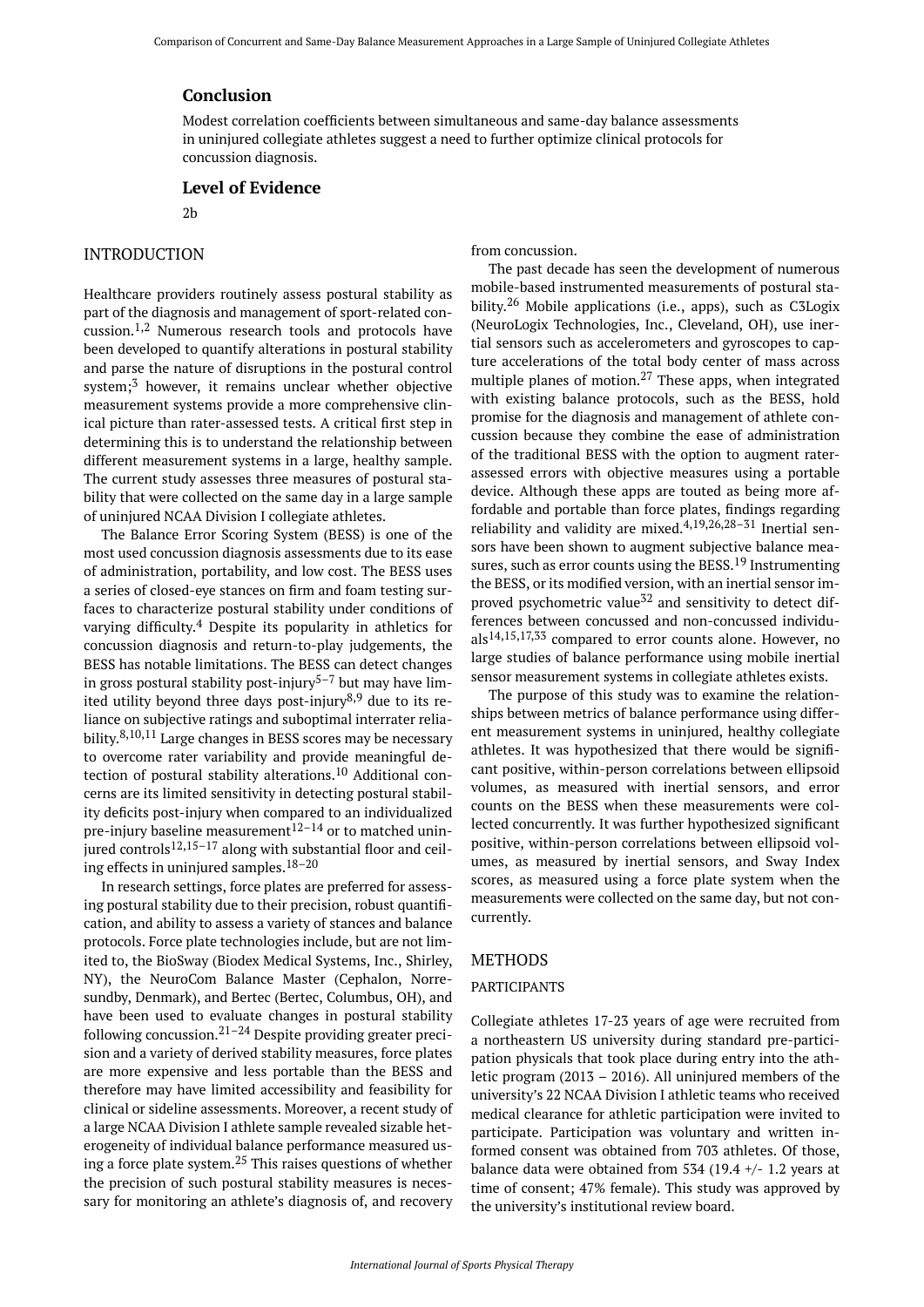| <b>SPORT</b>               | <b>Total</b><br>sample (n) | Same day<br>sample (n) | Age <sup>a</sup> Mean (SD),<br>years | Height <sup>a</sup> Mean (SD),<br>inches | Weight <sup>a</sup> Mean (SD),<br>pounds |
|----------------------------|----------------------------|------------------------|--------------------------------------|------------------------------------------|------------------------------------------|
| Men's teams <sup>b</sup>   | 283                        | 98                     | 18.4(1.0)                            | 72.0(3.0)                                | 194.6 (38.1)                             |
| Baseball                   | 23                         | 14                     | 18.2(0.7)                            | 71.9(2.5)                                | 179.7 (19.7)                             |
| Basketball                 | 18                         | 5                      | 19.0(1.2)                            | 75.8(4.1)                                | 202.8 (35.0)                             |
| Football                   | 80                         | 25                     | 18.6(1.0)                            | 73.2(2.8)                                | 218.4 (42.3)                             |
| Lacrosse                   | 47                         | 16                     | 18.3(1.0)                            | 71.6(2.0)                                | 187.2 (23.1)                             |
| Soccer                     | 33                         | 12                     | 18.4(1.0)                            | 70.3(2.0)                                | 163.7(14.1)                              |
| <b>Track</b>               | 40                         | 14                     | 18.3(0.8)                            | 71.9(2.0)                                | 171.9 (20.1)                             |
| Wrestling                  | 39                         | 9                      | 18.5(1.2)                            | 69.5(2.4)                                | 186.2 (44.7)                             |
| Women's teams <sup>b</sup> | 247                        | 79                     | 18.0(1.0)                            | 66.3(3.0)                                | 139.1 (21.0)                             |
| Basketball                 | 18                         | $\overline{4}$         | 18.2(0.9)                            | 69.1(3.7)                                | 159.1 (30.5)                             |
| Crew                       | 14                         | 11                     | 17.9(0.4)                            | 67.4(3.2)                                | 146.1 (24.6)                             |
| Field<br>Hockey            | 25                         | 6                      | 17.8(0.4)                            | 65.3(1.4)                                | 132.1 (22.0)                             |
| Gymnastics                 | 16                         | $\mathbf 1$            | 18.3(3.0)                            | 61.7(1.8)                                | 125.0 (18.8)                             |
| Lacrosse                   | 35                         | 13                     | 17.8(0.5)                            | 66.2(2.5)                                | 140.2 (17.0)                             |
| Soccer                     | 41                         | 10                     | 18.1(0.8)                            | 65.7(2.5)                                | 138.6 (16.2)                             |
| Softball                   | 17                         | 6                      | 17.9(0.8)                            | 67.0(2.2)                                | 149.4 (17.6)                             |
| Swim/Dive                  | 20                         | 8                      | 17.9(0.5)                            | 65.9 (2.0)                               | 140.5 (15.0)                             |
| Tennis                     | 4                          | $\mathbf 0$            | 18.5(1.0)                            | 65.6(4.2)                                | 124.4 (22.8)                             |
| <b>Track</b>               | 39                         | 11                     | 18.0(1.0)                            | 66.6(2.9)                                | 128.1 (16.5)                             |
| Volleyball                 | 14                         | 5                      | 18.4(0.8)                            | 70.8(1.5)                                | 158.3 (16.3)                             |

<span id="page-2-0"></span>

|  |  |  |  | Table 1. Participant demographics by team |  |  |
|--|--|--|--|-------------------------------------------|--|--|
|--|--|--|--|-------------------------------------------|--|--|

<sup>a</sup> Data were obtained from medical chart records from approximately 75% of participants' pre-participation physicals; <sup>b</sup> totals by sex; also include teams (golf and cross-country) with only 1-2 participants that are not shown here.

#### PROCEDURES AND VARIABLES

All postural stability data were collected in the Department of Sports Medicine as part of standard physical exam and health screening assessments. Participants completed one or two balance assessments depending on the year of recruitment and time constraints of the athletes and clinical staff. Of the full sample that was tested using the C3Logix app (n=534), 177 participants from 21 teams were also tested using the Biodex Biosway force plate system on the same day (18.9  $+/-$  1.0 years at time of consent; 45% female); Biosway data collected on a different day was not used for the present analyses. In all instances where two balance assessments were performed on the same day, BioSway testing was performed before C3Logix. Prior to beginning balance testing, participants were asked to identify their dominant foot (e.g., "push off or power foot", "the foot you jump off to dunk", or "3-pt stance foot"). Balance assessments were performed in socks, took less than five minutes per athlete and were administered by medical staff, certified athletic trainers, or trained graduate-level research assistants. All participants received instructions from the test administrator via a common script.

*Demographics.* Age, sex, height, and weight were obtained from medical charts completed by the Department of Sports Medicine as part of standard pre-participation physical exam. Medical chart review was a separate component of the larger study that examined factors that predicted concussion risk and recovery rates and some charts were unavailable at the time of review. Data from these clinical records were available to the research staff for approx-imately 75% of participants (216 men, 192 women). [Table 1](#page-2-0) reports estimates of athletic team demographics based on available data.

*C3Logix*. C3Logix (NeuroLogix Technologies, Inc., Cleveland, OH) is an iPad-based comprehensive concussion management system that combines standard BESS error counting with inertial sensor (accelerometer and gyroscope) data.19,34 Participants were assisted with placing a custombuilt belt that securely held the iPad at approximately sacral height, with the screen of the device facing away from the back of the body according to C3Logix instructions. Participants were told to close their eyes and place their hands on their hips. The administrator initiated the test by pressing the button on the C3Logix app screen. Following a countdown, an auditory cue announced the start and end of each of six 20-s conditions that parallel those used by BESS: double leg, single leg, and tandem leg stances, first on a firm surface and then on a standard, six-inch thick Airex foam pad. During each condition, the C3Logix app records all postural movement and calculates ellipsoid volumes<sup>19</sup> while the administrator manually counts the number of er-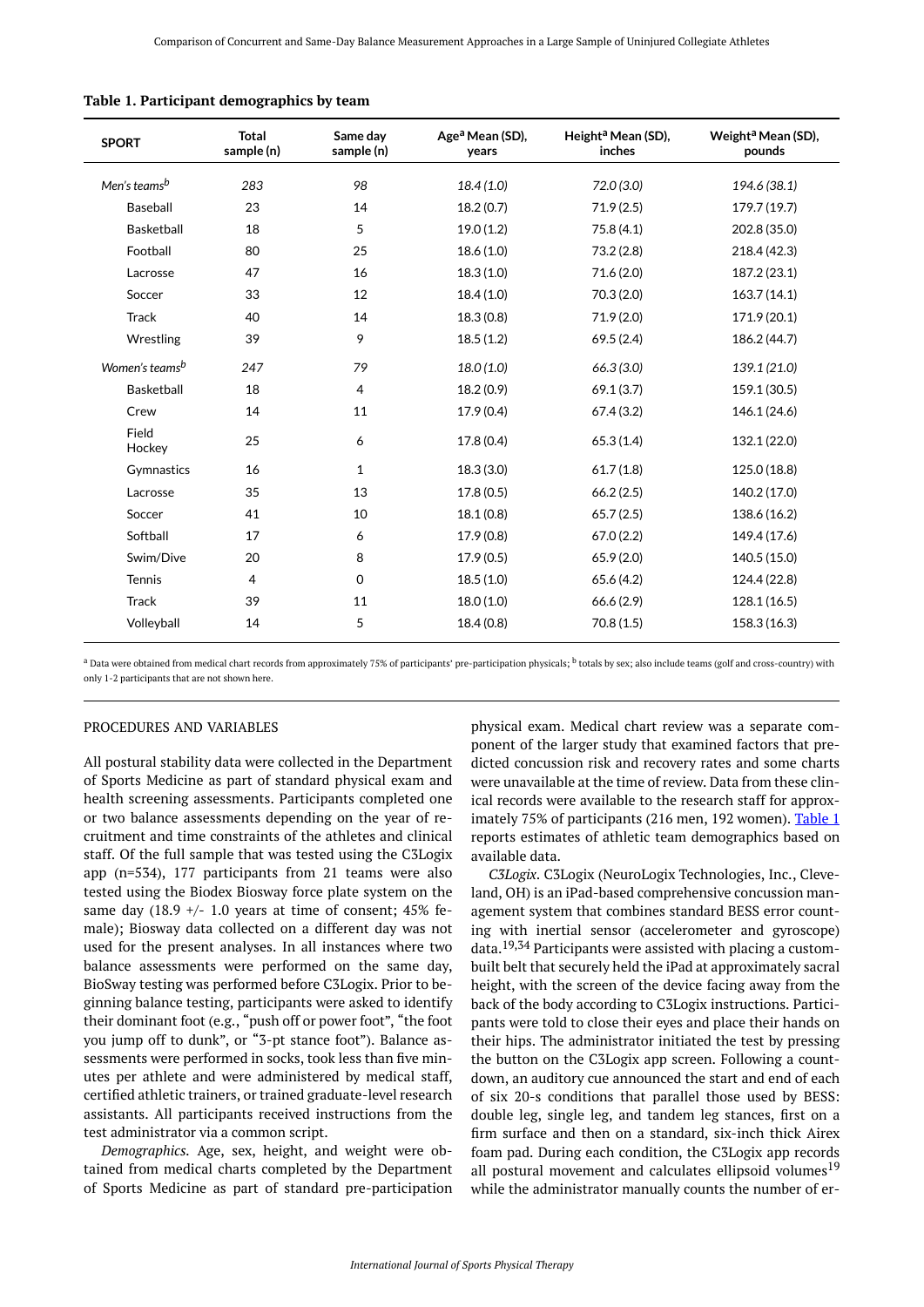| Condition               | <b>Errors</b> | % with 0 errors | <b>Raw Ellipsoid Volume</b> |
|-------------------------|---------------|-----------------|-----------------------------|
| Double leg/firm surface | 0.0(0.1)      | 99              | 0.01(0.02)                  |
| Tandem leg/firm surface | 1.1(1.4)      | 44              | 0.77(1.54)                  |
| Single leg/firm surface | 2.9(2.3)      | 14              | 4.19(11.85)                 |
| Double leg/foam surface | 0.3(0.9)      | 84              | 0.22(0.66)                  |
| Tandem leg/foam surface | 3.8(2.5)      | 8               | 13.23 (21.34)               |
| Single leg/foam surface | 6.8(2.3)      | $\leq 1$        | 22.79 (45.82)               |
|                         |               |                 |                             |

<span id="page-3-0"></span>**Table 2. C3Logix Sample Averages: Error counts and raw ellipsoid volumes for each BESS condition from 530 uninjured prospective collegiate athletes.** 

Errors and raw ellipsoid volumes are presented as *Mean* (*SD*).

rors using standard BESS procedures (hands off of the hips; eyes opened; a step, stumble, or fall; hip flexed or abducted beyond 30°; forefoot or heel lifted off of the testing surface; or out of proper test position for  $> 5$  s) and records it in the app.<sup>4</sup> Larger ellipsoid volumes and more errors indicate a more unsteady posture.

*BioSway*. BioSway (Biodex Medical Systems, Inc., Shirley, NY) is a portable force plate system.<sup>35,36</sup> Participants were asked to stand on the device with their hands at their sides, look straight ahead, and remain as motionless as possible during measurement. As necessary, heels were repositioned to ensure feet were equidistant and comfortably placed. The administrator pressed the 'Collect Data' button to initiate the countdown and start the protocol. Participants completed four 20-s double leg stance conditions per the standard Modified Clinical Test of Sensory Interaction in Balance (mCTSIB) protocol: $37$  eyes open or eyes closed, on a firm surface (BioSway platform) or a foam surface (standard, six-inch thick Airex foam pad placed on the BioSway platform). The device recorded average movement from center, which is termed Stability Index. The standard deviation of Stability Index was used to compute Sway Index.<sup>35</sup> Higher Sway Index is indicative of greater posture instability. The present data are derived from a previously published larger dataset<sup>25</sup> and include only those individuals who were tested with C3Logix and BioSway on the same day and only during the double leg, eyes closed, firm surface (double leg/ firm surface) and double leg, eyes closed, foam surface (double leg/foam surface) conditions as they parallel those measured by C3Logix.

#### STATISTICAL ANALYSIS

Univariate analyses were performed using SAS 9.4 (SAS Institute, Cary, NC) to determine the balance characteristics of the whole sample and assess distributional assumptions for analyses. From C3Logix, data from each of the six conditions (double leg/firm surface, tandem leg/firm surface, single leg/firm surface, double leg/foam surface, tandem leg/ foam surface, single leg/foam surface) were assessed separately. Raw ellipsoidal volumes of motion data were downloaded from the C3Logix app, a constant (+1) was added for ease of graphical interpretation, and data were log transformed to eliminate violations of homogeneity of variance. Ellipsoidal volume data from four individuals were excluded

because they exceeded realistic expectations of a normal baseline test (i.e., >3 standard deviations from next highest score; final *n* = 530). Spearman's rank-order correlational analyses were used to evaluate the relationship of concurrent error counts and ellipsoid volumes for each condition. From BioSway, Sway Index data from two conditions (double leg/firm surface and double leg/foam surface) were downloaded because they were the only conditions for which C3Logix collected parallel data. Only data from individuals who completed the BioSway and C3Logix protocols on the same day were included in the present analyses (*n*  = 177). Sway Index scores were log transformed and their relationship to C3Logix ellipsoid volumes during parallel conditions was tested using Spearman's rank-order correlations. These data were then normalized using *z*-score transformations for graphical interpretation.

## RESULTS

[Table 2](#page-3-0) presents normative data from the C3Logix app, including average number of errors, percent of participants showing no errors, and raw ellipsoid volumes for each condition. Errors were uncommon in the double leg/firm surface condition (1%). Errors were more common in all other conditions, and 20% of the sample demonstrated maximal error counts (10+) in the single leg/foam surface condition. Substantial individual variability in ellipsoid volumes was noted across all conditions except the double leg/firm surface condition. The wide distribution of ellipsoid volumes calculated by C3Logix is also evident in [Figure 1,](#page-4-0) which shows ellipsoid volumes by error counts for each of the six conditions.

#### C3LOGIX: COMPARISON OF ERROR COUNTS VS. ELLIPSOID VOLUMES OF MOTION

Spearman correlation analyses of error counts and logtransformed ellipsoid volumes, collected concurrently with C3Logix, revealed significant correlations in the tandem leg/firm surface, *r S* (526) = .68, *p* < 0.0001, and single leg/ firm surface  $r_S(526) = .58$ ,  $p < 0.0001$ , conditions, but not in the double leg/firm surface condition,  $r_S$  (526) = -.02,  $p=$ 0.7139. Errors and log ellipsoid volume were also significantly correlated in all three stances completed on the foam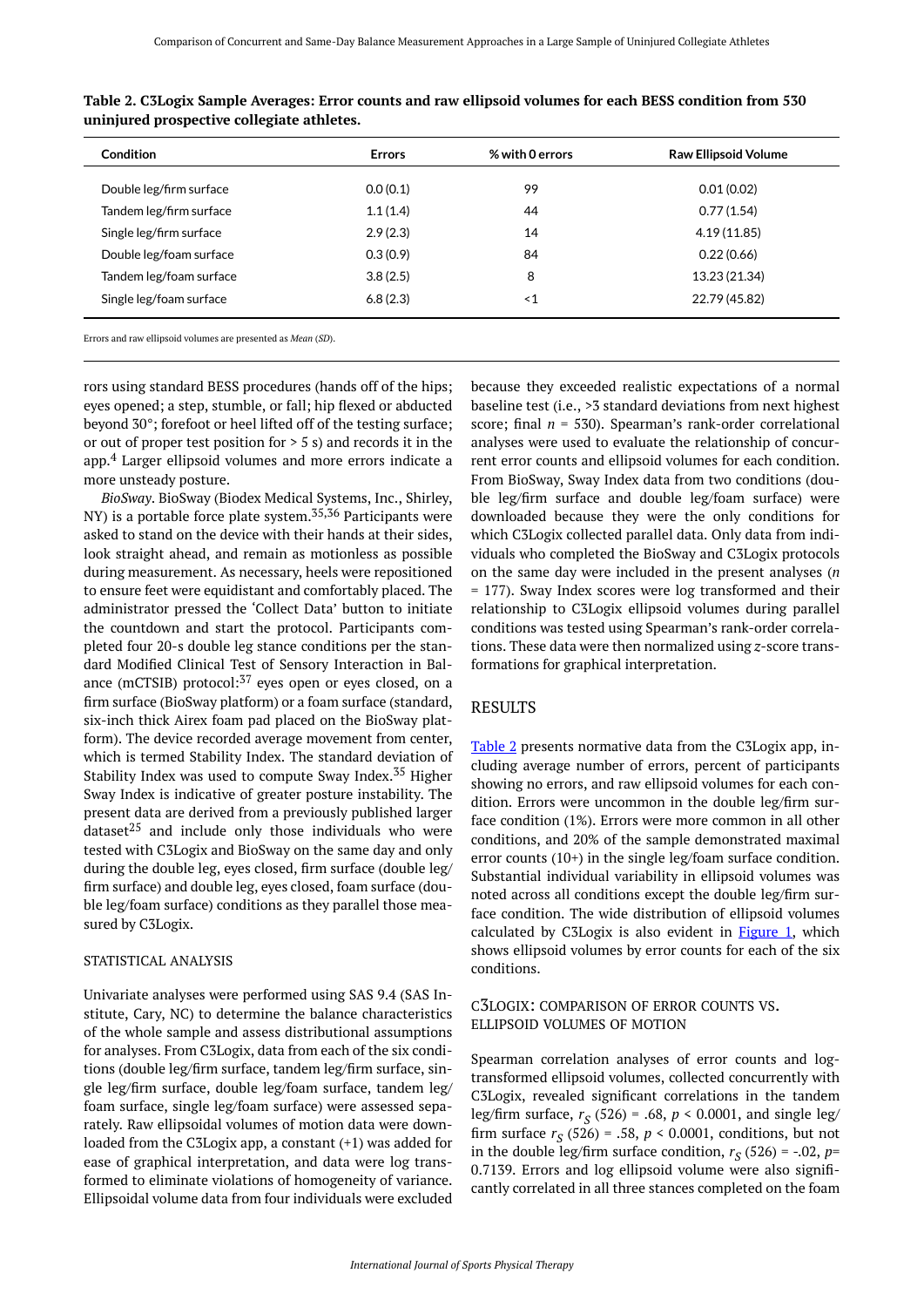<span id="page-4-0"></span>pad: double leg, *r S* (526) = .22, *p* < 0.0001, tandem leg, *r S*   $(526) = .62, p < 0.0001,$  and single leg,  $r_S$  (526) = 22,  $p <$ 0.0001. Visual inspection of [Figure 1](#page-4-0) confirms these relationships with trend lines, but also illustrates the magnitude of sample variance, especially on the harder stances. To further characterize the nature of the relationships, the two single leg and tandem leg correlational data were also graphed by sex  $(Figure 2)$  $(Figure 2)$  and by team, using five teams with large samples (women's lacrosse n = 35, men's lacrosse n = 47, women's soccer  $n = 41$ , men's soccer  $n = 33$ , football  $n =$ 80; [Figure 3](#page-5-1)).

## C3LOGIX VS BIOSWAY: COMPARISON OF ELLIPSOID VOLUMES OF MOTION TO SWAY INDEX SCORES

Data from the subset of the sample who completed the C3Logix and BioSway protocols on the same day were then analyzed to determine whether the two technologies provide similar rankings of postural stability. Spearman correlation analyses of log-transformed ellipsoid volumes (C3Logix) and Sway Index scores (BioSway) revealed significant correlation in the double leg/firm surface condition, *r S* (175) = .27, *p*= 0.0003, and the double leg/foam surface condition,  $r_S(175) = .22$ ,  $p = 0.0032$ . Although statistically significant, the relationship of the two same-day balance measurements showed substantial variability. Therefore, to visualize the nature of these correlations, [Figure 4](#page-6-0) presents data from the foam surface condition after normalization with *z*-score transformations. In [Figure 4](#page-6-0), each participant's Sway Index (black circles), which were measured first, were ranked and plotted in ascending order on the x-axis. Ellipsoid volume *z*-scores (gray crosses) were plotted to align vertically with the Sway Index *z*-scores (i.e., ellipsoid volumes were plotted in order of Sway Index *z*-scores). Several outliers are evident among the Sway Index *z*-scores, but removal of these values did not substantively change the correlation results.

#### DISCUSSION

The present study assessed postural stability in a large sample of uninjured collegiate athletes using different measurement systems. Statistically significant correlations were observed but many of the correlation coefficients were modest  $(r_S < .30)$  and varied by condition and across modalities. Graphical illustration of individual data offer insights into how and why this may be the case.

#### C3LOGIX: COMPARISON OF ERROR COUNTS VS. ELLIPSOID VOLUMES OF MOTION

This is the first large dataset available in uninjured collegiate athletes from which the nature of an inertial sensorbased balance measurement and its relation to rater-assessed BESS error counts can be considered. These data may be valuable as a normative dataset for C3Logix balance as-sessments in collegiate athletes. However, [Figure 1](#page-4-0) reveals that the use of normative averages for ellipsoid volume as proxy measures of baseline performance may be problematic due to the large sample variance, which was evident across nearly all error count levels in the tandem and sin-



**Figure 1. C3Logix Balance Assessments.** 



gle leg conditions. This is paralleled by large sample variance in error counts which ranged from none to maximal for the three more difficult stances. Furthermore, in many conditions, the relationship between errors and average ellipsoid volumes appears non-linear across the range of error counts. For example, in the tandem leg/foam surface condition ([Figure 1\)](78481D), average ellipsoid volumes do not substantively vary across four to nine errors. Thus, in a sample of age-restricted, young, fit, and uninjured adults, there is substantial baseline heterogeneity on both measures of postural stability. Although there were no *a priori* hypotheses about sex differences or sport differences, graphs were created to visually assess patterns by sex (**Figure 2**) or specific teams  $(Figure 3)$  $(Figure 3)$ ; none were evident. It may therefore be speculated that the non-linear relationship between measures may reflect subtle differences in balance strategies or adjustments used among individuals.<sup>19</sup>

Rank order of individual ellipsoid volumes and errors from C3Logix were significantly positively correlated, particularly during the moderately difficult, firm surface conditions; this is in line with Simon et al. $51$  These correlations were hypothesized because both measurement modalities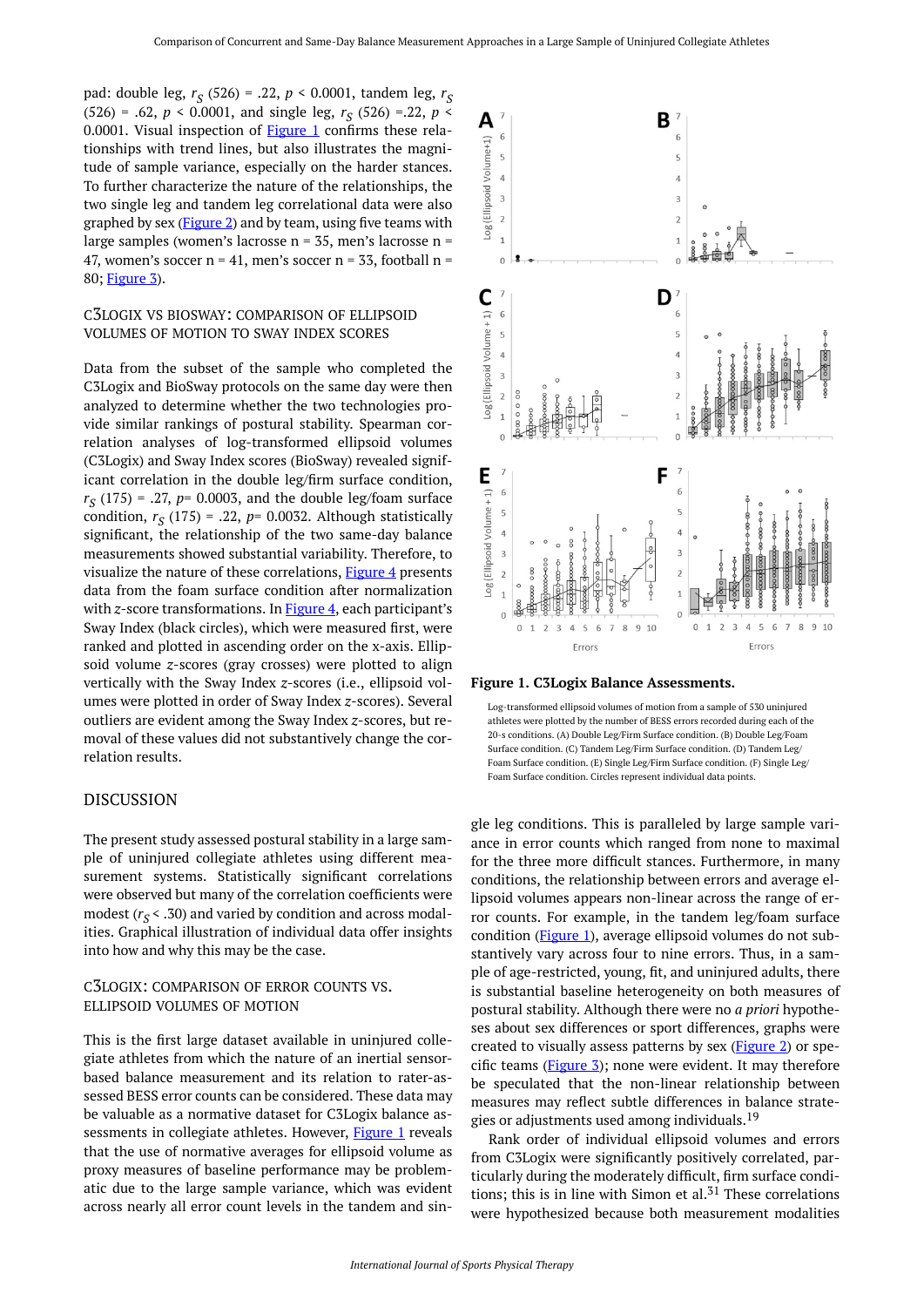<span id="page-5-0"></span>exhibit construct validity for postural stability and because an acute postural adjustment, such as a step, stumble, or fall, would count as an error and simultaneously increase ellipsoid volume. However, even the strongest correlation, observed in the tandem leg/firm surface condition ( $r_S$  = .68), was lower than would be expected when assessing the same construct concurrently, especially considering the age and health of this sample. This further supports that individuals utilize different strategies to maintain postural stability<sup>19</sup> and that objective measures may provide more insight into these patterns than subjective observations.

In the double leg conditions, which are considered easier, a "floor" effect in error counts and ellipsoid volumes is clear. This effect has been shown to negatively impact reliability of the BESS, particularly during the double leg conditions, $20$  but does not have the same impact on C3Logix reliability.<sup>31</sup> While floor effects are less than ideal from a statistical perspective due to their restriction of sample variance, they may be clinically useful. Based on the results of this study, a clinician should reasonably expect that during the double leg stances, an athlete or young adult would show no errors and have very small ellipsoid volumes if they are uninjured; any deviation from this "floor" may indicate clinically relevant alterations in postural stability. This aligns with a recent study that reported greater ellipsoid volumes in athletes after concussion compared to pre-injury, but only in the double leg/firm surface condition.<sup>14</sup>

<span id="page-5-1"></span>The C3Logix app provides potential advantages for concussion diagnosis and recovery beyond clinician-rated BESS error counts, including precise quantification less prone to interrater variability and long-term data storage, without the need to add additional balance protocols to concussion assessment batteries. This may be especially notable if ellipsoid volume is sensitive enough to detect clinically relevant disturbances in postural stability using only the double leg, firm surface condition. Securing an iPad around the waist adds very little burden to the clinician and patient within a controlled environment; however, the utility of an iPad during sideline testing should be assessed. Special considerations including testing surface (i.e., turf or court), shoe type (i.e., cleats, barefoot, or sneakers), personal padding or equipment, and the clinician-patient burden of securing the iPad quickly and effectively during a high stress and time sensitive situation remain to be investigated.

#### C3LOGIX VS BIOSWAY: COMPARISON OF ELLIPSOID VOLUMES AND SWAY INDEX

This study also assessed postural stability measured with two objective balance measurement systems (C3Logix and BioSway) at different time points on the same day. Although statistically significant, the magnitude of the correlations  $(r_s's < .30)$  was surprisingly low. Previous studies have supported the validity of inertial sensors for postural stability assessments, but agreement may be dependent on the parameters measured and sensor location on the body. <sup>27</sup> The weak correlations in the current study appear to be partially due to differences in calculated parameters between the devices as opposed to sensor location (i.e., sacral placement of iPad vs. underfoot center of pressure



**Figure 2. C3Logix balance assessment correlations separated by sex.** 

Log-transformed ellipsoid volumes of motion from men (open circles) and women (closed circles) were plotted by the number of BESS errors recorded. (A) Tandem Leg/Firm Surface condition. (B) Tandem Leg/Foam Surface condition. (C) Single Leg/Firm Surface condition. (D) Single Leg/Foam Surface condition. Circles represent individual data points.







from force plate). For example, the C3Logix app, placed at the sacrum, computes ellipsoid volume using the acceleration of the center of mass along anterior-posterior, mediallateral, and trunk rotational planes of motion.<sup>19</sup> Thus, ellipsoid volume considers the rate of change in position and speed over time. Contrary to the weak correlations between C3Logix and the BioSway force plate in the current study, the VSR Sport force plate sway velocity (NeuroCom, Clacka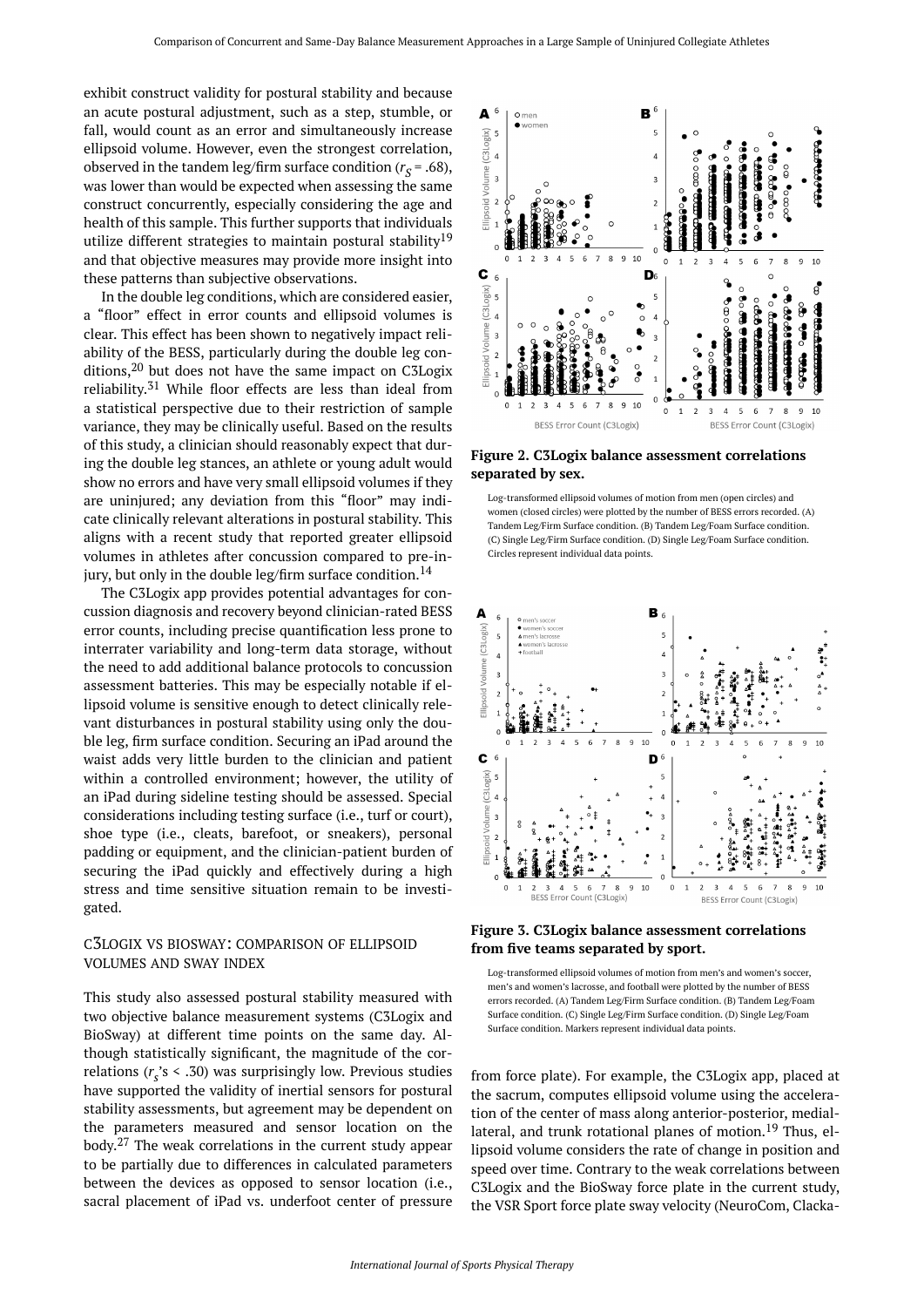<span id="page-6-0"></span>mas, OR) demonstrated strong correlations with C3Logix ellipsoid volume.<sup>30</sup> Similar to the accelerations captured by ellipsoid volume, sway velocity measures changes in position over time. The BioSway, however, computes Sway Index by taking the standard deviation of the person's average position relative to center,<sup>35</sup> but does not consider rate of change over time. It is reasonable to suggest that this may partly explain the strong correlations shown by Miyashita et al.<sup>30</sup> and the weak correlations shown in the current study. Further, the differences in results may be due to concurrent assessment in a small, single sport sample versus non-concurrent assessment analyzed in the current, large, multisport sample.

#### LIMITATIONS AND FUTURE DIRECTIONS

Despite the strengths of this study, including the use of a large and multi-sport sample assessed on three balance modalities, there are several limitations. The current study was a component of a larger study designed to prospectively track concussion; therefore, the balance protocols were not designed to provide concurrent assessment of C3Logix and BioSway, nor were tester reliability indices assessed. Data are from Division I athletes from a single university and while including athletes from 22 sports, results may not be generalizable to all collegiate athletes. Graphs were created to allow visual inspection of whether correlations may have systematically varied by sex or sport, but none were observed. Corresponding statistical analyses of sex and sport differences were not performed due to a lack of *a priori* hypotheses and, in the case of sport, insufficient power. Future studies that are designed and powered to assess such correlational patterns are thus still needed. Subsequent psychometric testing should be performed to comprehensively characterize the relationship between balance measurement approaches. In addition, future research should weigh parameter sensitivity for detecting postural stability deficits against clinician-patient burden to optimize clinical protocols. Such research should further determine the measurement modality that is the most appropriate for realtime sideline concussion assessment.

## **CONCLUSION**

Substantial inter-individual variability in postural stability was observed in this sample of young, uninjured athletes, regardless of the assessment method used. The lower-thanexpected correlation coefficients between simultaneous and same-day assessments of balance raise questions about the reliability of normative or individual baseline balance measurements for use in "change from baseline" approaches to injury diagnosis. Postural stability is a complex construct and different measurement systems may be providing unique information about the strategies or postural adjustments that individuals utilize to maintain balance. Further



#### **Figure 4. Association of same-day objective balance assessments from C3Logix and BioSway collected during the Double Leg/Foam Surface condition.**



research is needed in order to determine and recommend the most optimal postural stability measurement system and metric for use in concussion sideline assessments, diagnoses, and recovery.

#### SOURCE OF FUNDING

This project was funded in part by the NJ Commission on Brain Injury Research (NJCBIR13IRG028) and NIH/NIAAA (K02AA025123) to J.F.B., and NIH Institutional Research and Academic Career Development Award (IRACDA) K12GM093854 to J.S. Financial support was provided to C.E. through the School of Health Professions at Rutgers Biomedical and Health Sciences.

#### CONFLICT OF INTEREST

None of the authors declare a conflict of interest.

Submitted: June 18, 2021 CST, Accepted: November 22, 2021 CST

This is an open-access article distributed under the terms of the Creative Commons Attribution 4.0 International License (CCBY-NC-4.0). View this license's legal deed at https://creativecommons.org/licenses/by-nc/4.0 and legal code at https://creativecommons.org/licenses/by-nc/4.0/legalcode for more information.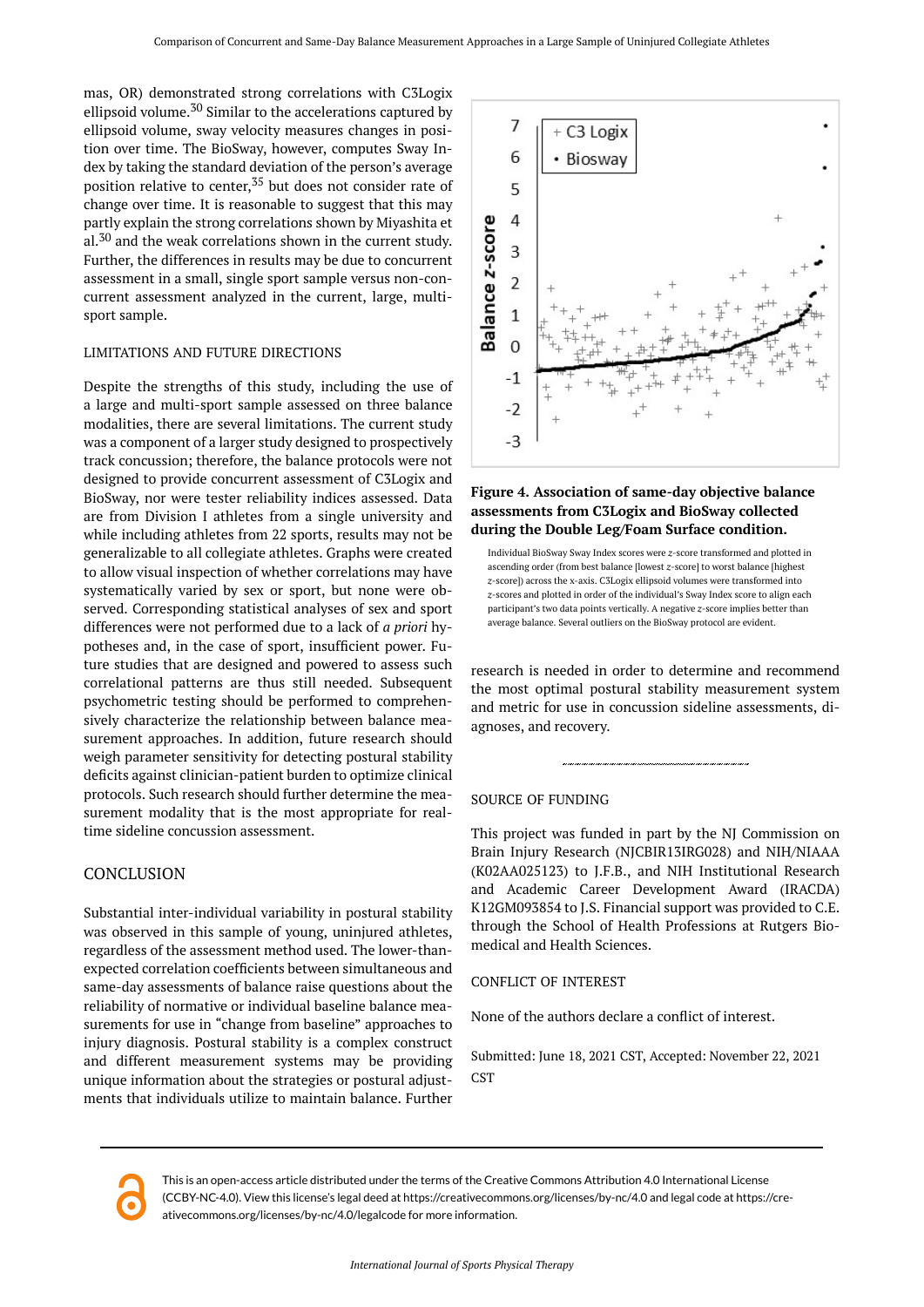## REFERENCES

1. Feddermann-Demont N, Echemendia RJ, Schneider KJ, et al. What domains of clinical function should be assessed after sport-related concussion? A systematic review. *Br J Sports Med*. 2017;51(11):903-918. [doi:10.1136/bjsports-2016-0974](https://doi.org/10.1136/bjsports-2016-097403) [03](https://doi.org/10.1136/bjsports-2016-097403)

2. Echemendia RJ, Meeuwisse W, McCrory P, et al. The Sport Concussion Assessment Tool 5th edition (SCAT5): Background and rationale. *Br J Sports Med*. 2017;51(11):848-850. [doi:10.1136/bjsports-2017-0975](https://doi.org/10.1136/bjsports-2017-097506) [06](https://doi.org/10.1136/bjsports-2017-097506)

3. Johnston W, Coughlan GF, Caulfield B. Challenging concussed athletes: The future of balance assessment in concussion. *QJM*. 2017;110(12):779-783. [doi:10.10](https://doi.org/10.1093/qjmed/hcw228) [93/qjmed/hcw228](https://doi.org/10.1093/qjmed/hcw228) 

4. Riemann BL, Guskiewicz KM, Shields EW. Relationship between clinical and forceplate measures of postural stability. *J Sport Rehabil*. 1999;8(2):71-82. [doi:10.1123/jsr.8.2.71](https://doi.org/10.1123/jsr.8.2.71) 

5. Furman GR, Lin CC, Bellanca JL, Marchetti GF, Collins MW, Whitney SL. Comparison of the balance accelerometer measure and balance error scoring system in adolescent concussions in sports. *Am J Sport Med*. 2013;41(6):1404-1410. [doi:10.1177/036354](https://doi.org/10.1177/0363546513484446) [6513484446](https://doi.org/10.1177/0363546513484446) 

6. Riemann BL, Guskiewicz KM. Effects of mild head injury on postural stability as measured through clinical balance testing. *J Athl Train*. 2000;35(1):19-25.

7. Guskiewicz KM, Ross SE, Marshall SW. Postural stability and neuropsychological deficits after concussion in collegiate athletes. *J Athl Train*. 2001;36(3):263-273.

8. Murray N, Salvatore A, Powell D, Reed-Jones R. Reliability and validity evidence of multiple balance assessments in athletes with a concussion. *J Athl Train*. 2014;49(4):540-549. [doi:10.4085/1062-6050-4](https://doi.org/10.4085/1062-6050-49.3.32) [9.3.32](https://doi.org/10.4085/1062-6050-49.3.32)

9. Ruhe A, Fejer R, Gänsslen A, Klein W. Assessing postural stability in the concussed athlete: what to do, what to expect, and when. *Sports Health*. 2014;6(5):427-433. [doi:10.1177/1941738114541238](https://doi.org/10.1177/1941738114541238)

10. Finnoff JT, Peterson VJ, Hollman JH, Smith J. Intrarater and interrater reliability of the Balance Error Scoring System (BESS). *Pm r*. 2009;1(1):50-54. [d](https://doi.org/10.1016/j.pmrj.2008.06.002) [oi:10.1016/j.pmrj.2008.06.002](https://doi.org/10.1016/j.pmrj.2008.06.002) 

11. Bell DR, Guskiewicz KM, Clark MA, Padua DA. Systematic review of the balance error scoring system. *Sports Health*. 2011;3(3):287-295. [doi:10.117](https://doi.org/10.1177/1941738111403122) [7/1941738111403122](https://doi.org/10.1177/1941738111403122)

12. Downey RI, Hutchison MG, Comper P. Determining sensitivity and specificity of the Sport Concussion Assessment Tool 3 (SCAT3) components in university athletes. *Brain Inj*. 2018;32(11):1345-1352. [doi:10.1080/02699052.2018.1](https://doi.org/10.1080/02699052.2018.1484166) [484166](https://doi.org/10.1080/02699052.2018.1484166)

13. Buckley TA, Munkasy BA, Clouse BP. Sensitivity and specificity of the Modified Balance Error Scoring System in concussed collegiate student athletes. *Clin J Sport Med*. 2018;28(2):174-176. [doi:10.1097/jsm.0000](https://doi.org/10.1097/jsm.0000000000000426) [000000000426](https://doi.org/10.1097/jsm.0000000000000426)

14. Bernstein JPK, Calamia M, Pratt J, Mullenix S. Assessing the effects of concussion using the C3Logix Test Battery: An exploratory study. *Appl Neuropsychol Adult*. Published online 2019:1-8. [doi:10.1080/232790](https://doi.org/10.1080/23279095.2017.1416471) [95.2017.1416471](https://doi.org/10.1080/23279095.2017.1416471) 

15. King LA, Horak FB, Mancini M, et al. Instrumenting the Balance Error Scoring System for use with patients reporting persistent balance problems after mild traumatic brain injury. *Arch Phys Med Rehabil*. 2014;95(2):353-359. [doi:10.1016/j.apm](https://doi.org/10.1016/j.apmr.2013.10.015) [r.2013.10.015](https://doi.org/10.1016/j.apmr.2013.10.015)

16. Dierijck JK, Wright AD, Smirl JD, Bryk K, van Donkelaar P. Sub-concussive trauma, acute concussion, and history of multiple concussions: Effects on quiet stance postural control stability. *Int J Psychophysiol*. 2018;132(Pt A):74-80. [doi:10.1016/j.ijp](https://doi.org/10.1016/j.ijpsycho.2018.03.005) [sycho.2018.03.005](https://doi.org/10.1016/j.ijpsycho.2018.03.005) 

17. Doherty C, Zhao L, Ryan J, Komaba Y, Inomata A, Caulfield B. Quantification of postural control deficits in patients with recent concussion: An inertial-sensor based approach. *Clin Biomech*. 2017;42:79-84. [doi:1](https://doi.org/10.1016/j.clinbiomech.2017.01.007) [0.1016/j.clinbiomech.2017.01.007](https://doi.org/10.1016/j.clinbiomech.2017.01.007)

18. Ozinga SJ, Linder SM, Koop MM, et al. Normative performance on the Balance Error Scoring System by youth, high school, and collegiate athletes. *J Athl Train*. 2018;53(7):636-645. [doi:10.4085/1062-6050-12](https://doi.org/10.4085/1062-6050-129-17) [9-17](https://doi.org/10.4085/1062-6050-129-17) 

19. Alberts JL, Thota A, Hirsch J, et al. Quantification of the Balance Error Scoring System with mobile technology. *Med Sci Sport Exerc*. 2015;47(10):2233-2240. [doi:10.1249/mss.0000000000](https://doi.org/10.1249/mss.0000000000000656) [000656](https://doi.org/10.1249/mss.0000000000000656)